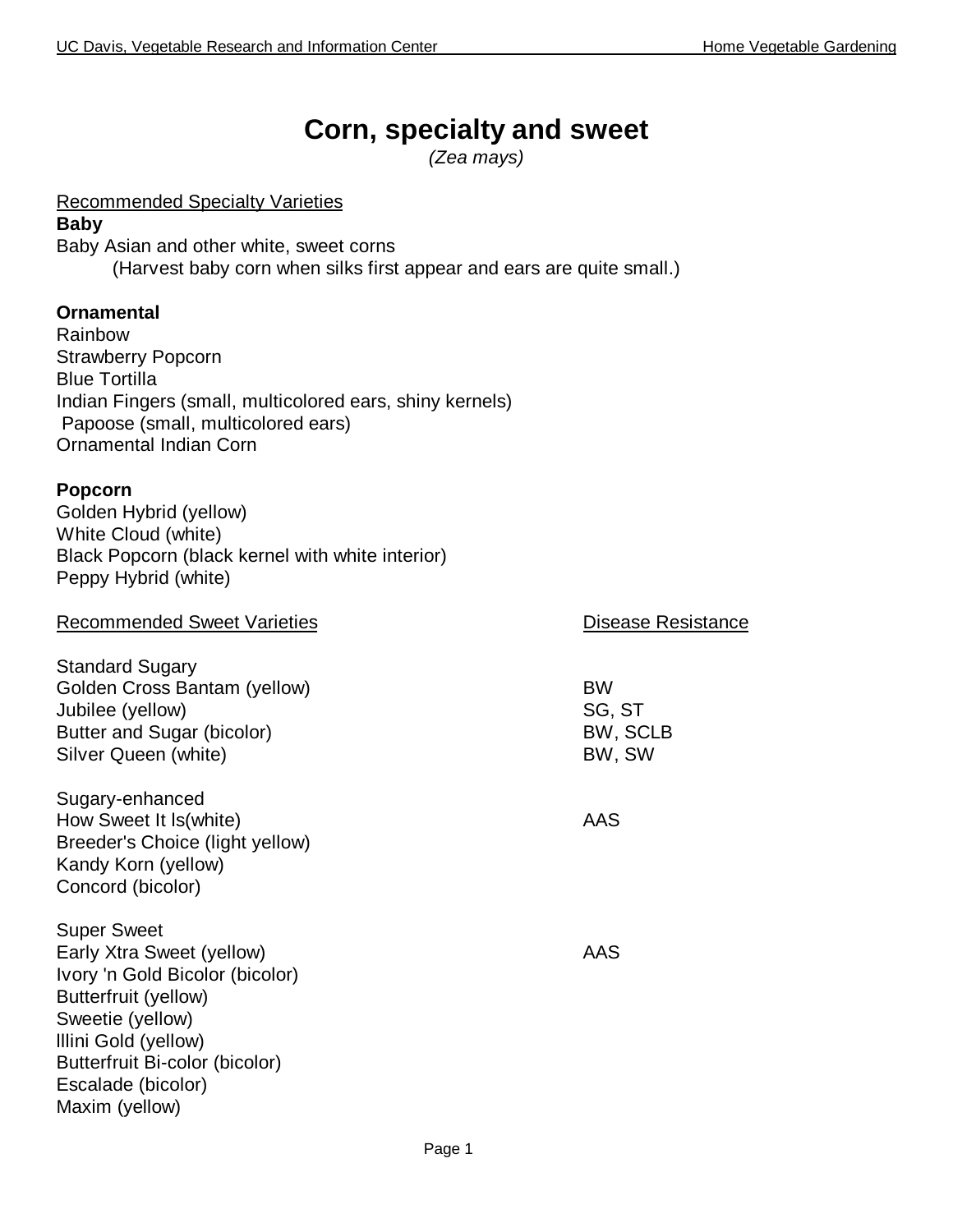Sweet corn varieties differ significantly in time to maturity and in sweetness; yellow, white, bi-color, standard, and extra-sweet varieties are available. Most varieties planted are hybrids which have been bred for greater vigor and higher yields. A continuous harvest can be planned by planting early-, mid-, and late-season varieties, or by making successive plantings of the same variety every 2 weeks or when the last planting has 3 to 4 leaves (corn sown in early spring will take longer because of cool temperatures). Use only the earliest varieties for late summer/early fall plantings to assure a good fall crop. Fall-maturing sweet corn will almost always be the highest quality, since cool nights during fall increase sugar content.

Pollination is a very important consideration in planting sweet corn. Because corn Is wind-pollinated, block plantings of at least 3 to 4 short rows will be pollinated more successfully than one or two long rows. Good pollination is essential for full kernel development. Most types of corn will crosspollinate readily. To maintain desirable characteristics and high quality, extra-sweet and standard sweet corn should be isolated from each other. A distance of 400 yards or planting so that maturity dates are one month apart is necessary to ensure isolation. Sweet corn plantings must also be isolated from field corn, popcorn, and ornamental corn. White and yellow types will also crosspollinate, but the results are not as drastic.

The newly developed extra- or super-sweet types convert sugar into starch more slowly than standard varieties. They are not necessarily sweeter than just-picked old favorites (though some cultivars are), but they will retain their sweetness after harvest longer than usual. Super-sweet varieties may be less creamy than standard varieties due to genetic differences. This characteristic decreases the quality of frozen or canned super-sweet corn, though newer cultivars of extra-sweets show improvement.

Some gardeners are interested in growing baby corn, such as that found in salad bars and gourmet sections of the grocery store. Baby corn is immature corn, and many varieties are suitable, but Candystick, with its 1/4-inch diameter cob at maturity, is a good one to try, especially since its dwarf habit means that it takes up less space in the garden. Harvesting at the right time is tricky; silks will have been produced, but ears are not filled out. Experimentation is the best way to determine when to harvest baby corn.

It is not necessary to remove suckers or side shoots that form on sweet corn. With adequate fertility, these suckers may increase yield, and removing them has been shown in some cases to actually decrease yield.

Mulching is a useful practice in growing corn because adequate moisture is required from pollination to harvest to guarantee that ears are well-filled. Mulching reduces evaporation of soil moisture and keeps the moisture content of the soil fairly constant. Most organic mulches are suitable; newspaper held down with a heavier material on top is an excellent moisture conserver in corn.

Normally, sweet corn is ready for harvest about 17 to 24 days after the first silk strands appear, more quickly in hot weather, more slowly in cool weather. Harvest corn when husks are still green, silks are dry brown, and kernels are full-sized and yellow or white in color to the tip of the ear. Experienced gardeners can feel the outside of the husk and tell when the cob has filled out. Harvest corn at the "milk stage": use your thumbnail to puncture a kernel -- if the liquid is clear, the corn is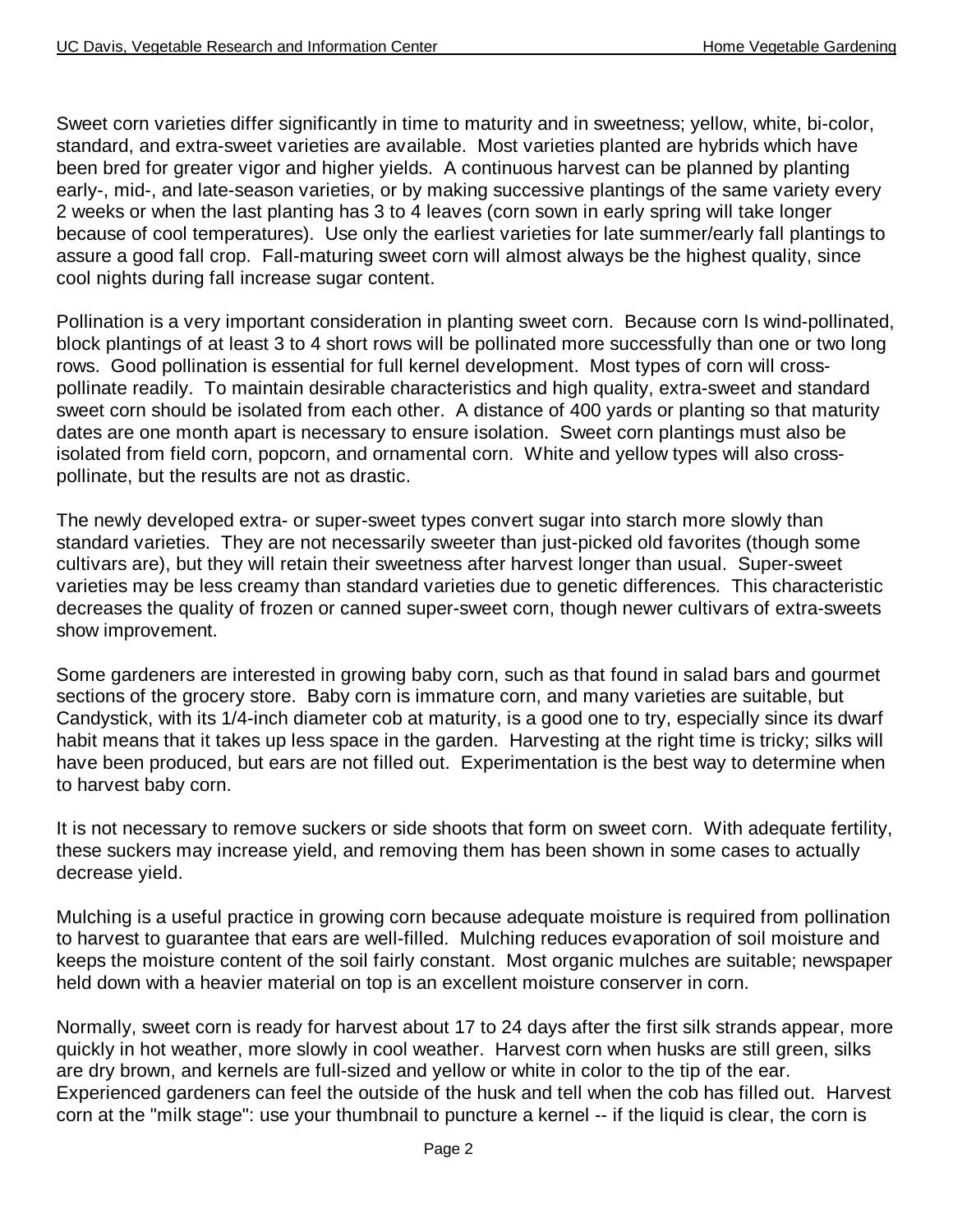immature; if it's milky, it's ready; and if there is no sap, you're too late. Cover unharvested ears checked by this method with a paper bag to prevent insect or bird damage.

Pick corn that is to be stored for a day or two in the cool temperatures of early morning to prevent the ears from building up an excess of field heat, which causes a more rapid conversion of sugars to starch. The best time to pick is just before eating the corn; country cooks say to have the pot of water coming to a boil as you are picking the corn, husking it on the way from the garden to the house! This is an exaggeration, but with standard varieties, sugar conversion to starch is rather rapid. Field heat can be removed from ears picked when temperatures are high by plunging the ears in cold water or putting them on ice for a short time. Then store in the refrigerator until ready to use. Extra-sweet varieties will also benefit from this treatment, but they are not as finicky because they have a higher sugar content and they hold their sweetness longer. The conversion of sugars to starch is not as rapid in the newer supersweet types.

#### **Nutritional Value of Corn**

| Serving size:        | 1/2 cup, about equal to the  |                          |                   |         |                   |
|----------------------|------------------------------|--------------------------|-------------------|---------|-------------------|
|                      | kernels from one ear, boiled | <b>Primary Nutrients</b> |                   | %RDA(m) | %RDA(f)           |
| Calories             | 18                           | Vitamin A                | 276 RE            | 28      | 35                |
| Fat                  | 0.1 g                        | Vitamin C                | 16 <sub>mg</sub>  | 27      | 27                |
| Calories from fat    | 4%                           | Magnesium                | 76 mg             | 22      | 27                |
| Cholesterol          | 0                            | Iron                     | 2.0 <sub>mg</sub> | 20      | 13                |
| Sodium               | 158 mg                       | Calcium                  | 51 mg             | 6       | 6                 |
| Protein              | 1.7 g                        |                          |                   |         |                   |
| Carbohydrate         | 3.6 <sub>g</sub>             |                          |                   |         | % Min Requirement |
| <b>Dietary Fiber</b> | 1.2 <sub>g</sub>             | Potassium                | 483 mg            |         | 13                |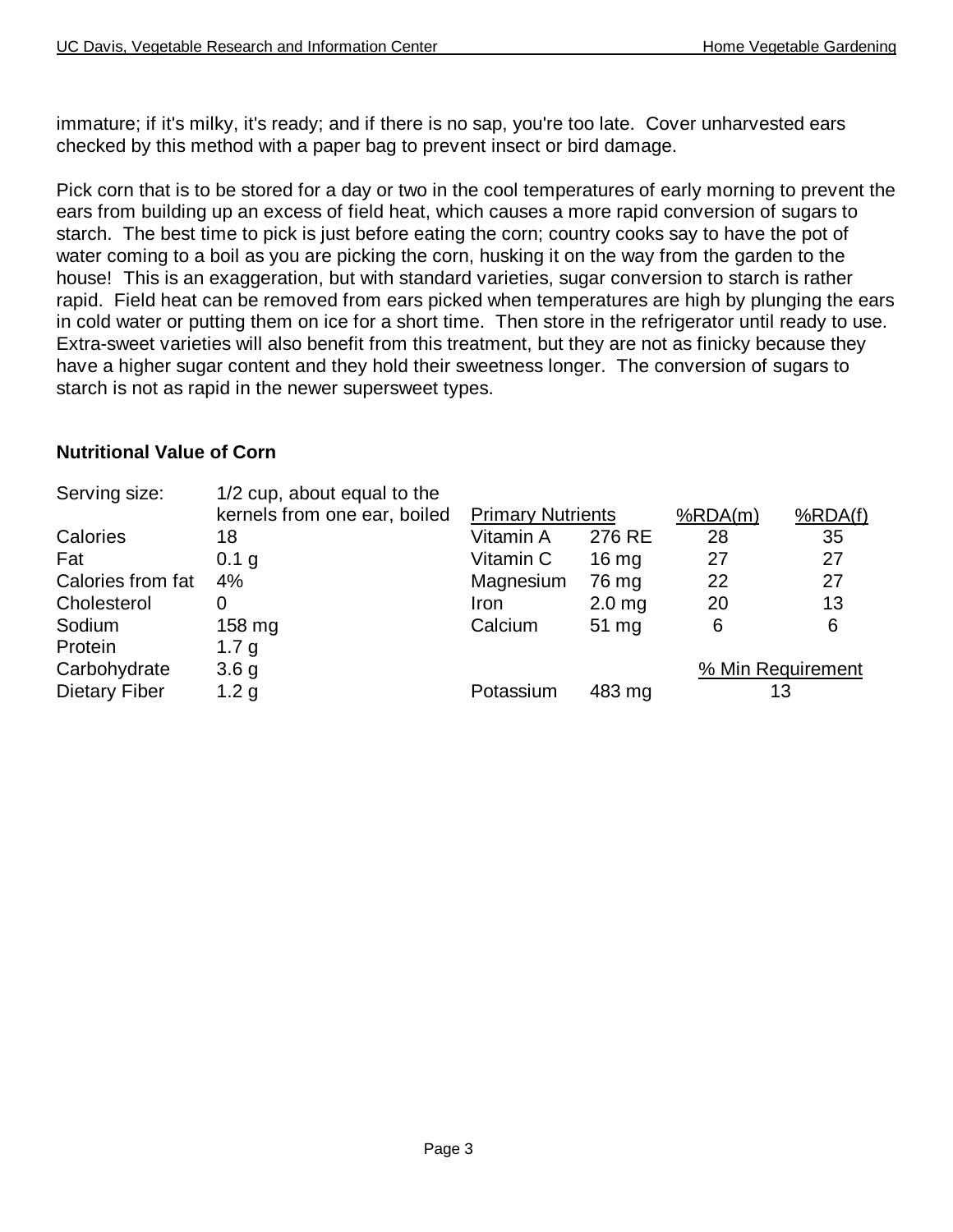| <b>What the Problem</b>                                                                                                                        | <b>Probable Cause</b>                                                                              | <b>Comments</b>                                                                                                                                                                                                                                                                                                                         |
|------------------------------------------------------------------------------------------------------------------------------------------------|----------------------------------------------------------------------------------------------------|-----------------------------------------------------------------------------------------------------------------------------------------------------------------------------------------------------------------------------------------------------------------------------------------------------------------------------------------|
| <b>Looks Like</b>                                                                                                                              |                                                                                                    |                                                                                                                                                                                                                                                                                                                                         |
| Worms up to 1-3/4 inches long eat<br>down through kernels.<br>Before tasseling, worms found in whorl<br>of plant feeding on developing tassel. | Corn earworm<br>Range in color from green<br>to black with lengthwise<br>stripes of various colors | Apply mineral oil with<br>medicine dropper to silk<br>just inside the ear tip3-7<br>days after silks first<br>appear. Use 20<br>drops/ear.<br>or<br>Break off wormy end of ear<br>and discard. Insecticides will<br>not control worms inside ear.<br>Preventive treatment to<br>silks(above) will kill worms<br>before they enter ears. |
| Holes in leaves                                                                                                                                | Armyworms<br>Corn earworms<br>various beetles<br>Grasshoppers                                      | Ignore or handpick insects.<br>Loss of small amount of leaf.<br>tissue will not reduce yields.                                                                                                                                                                                                                                          |
| Mottled leaves. Slow growth Leaves<br>die along margins.                                                                                       | Mosaic virus                                                                                       | No control. Certain varieties<br>are more resistant.                                                                                                                                                                                                                                                                                    |
| Sticky, shiny leaves. Stunted plants.<br>Insects visible.                                                                                      | Aphids                                                                                             |                                                                                                                                                                                                                                                                                                                                         |
| Ears, tassels, leaves have gray<br>gnarled growths (galls) that become<br>powdery                                                              | Common smut<br>Caused by a fungus                                                                  | Remove and destroy galls as<br>soon as noticed. Keep black<br>powder in galls from getting<br>into soil. Use resistant<br>varieties. Plant early.<br>Problem is more common in<br>later harvests.                                                                                                                                       |
| Brown spots (pustules) on leaves with<br>powdery, rust- colored spores                                                                         | Rust.<br>Caused by fungus.                                                                         | Use resistant varieties.<br>Fungicides are available if<br>needed. Favored by cool<br>temperatures, high humidity,<br>overhead sprinklers.                                                                                                                                                                                              |

### **Problem Diagnosis for Corn**